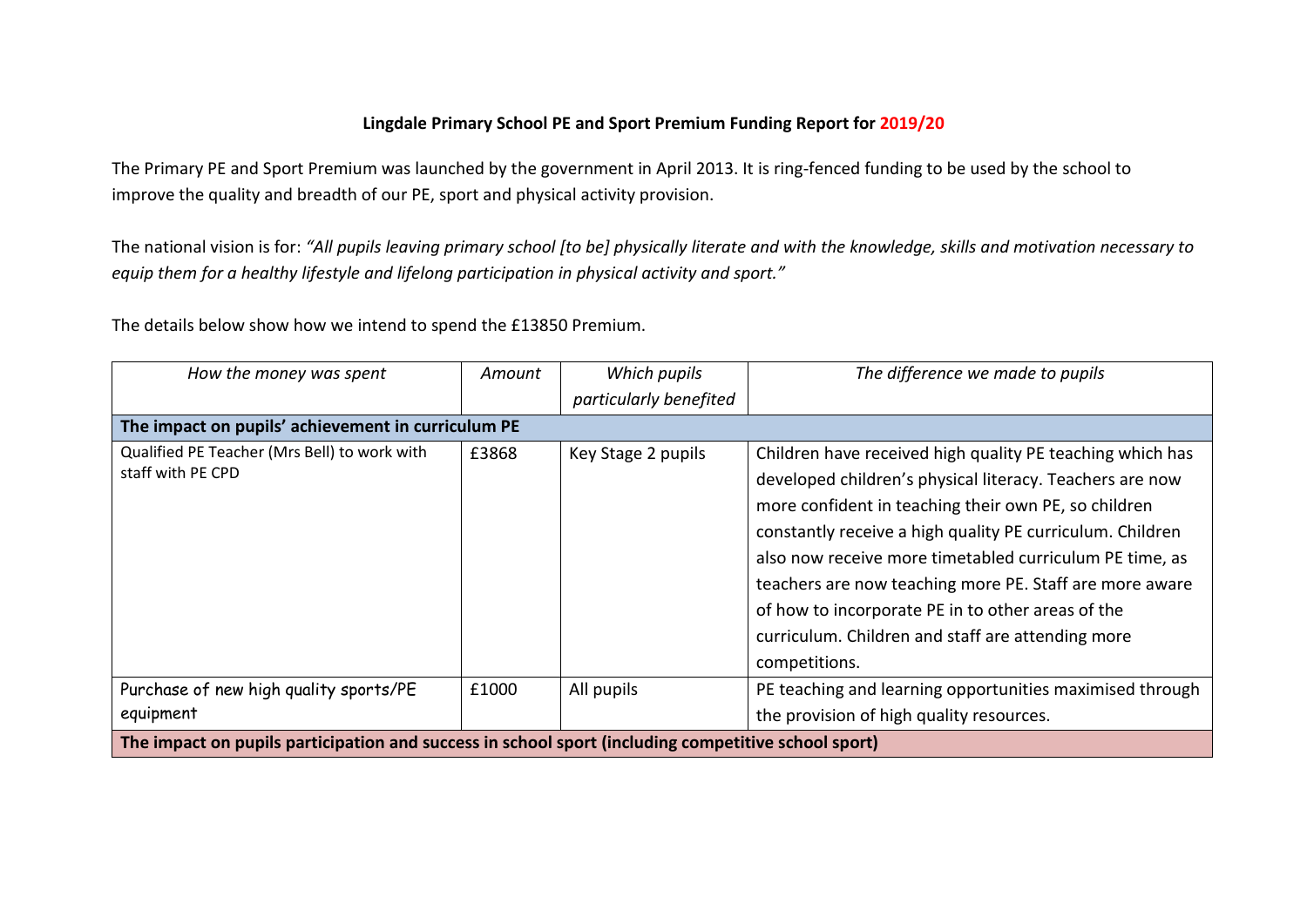| To be part of, and support, our local School                                                                                                         | £2800 | Whole School | All pupils have the opportunity to participate in SSP              |  |
|------------------------------------------------------------------------------------------------------------------------------------------------------|-------|--------------|--------------------------------------------------------------------|--|
| Sports Partnership.                                                                                                                                  |       |              | events, festivals and competitions. School has access to           |  |
|                                                                                                                                                      |       |              | high quality sports teachers and coaches to enhance PE             |  |
|                                                                                                                                                      |       |              | provision and provide CPD.                                         |  |
| Transport to enable pupils to engage in<br>partnership and open sports competitions,<br>clubs and festivals.                                         | £2000 | KS1 and KS2  | Pupils have the opportunity to participate in SSP events,          |  |
|                                                                                                                                                      |       |              | festivals and competitions. They further develop their             |  |
|                                                                                                                                                      |       |              | confidence and skills. School-club links also created to           |  |
|                                                                                                                                                      |       |              | provide pathways into sport outside of school.                     |  |
| The impact on pupils' engagement in healthy, active lifestyles                                                                                       |       |              |                                                                    |  |
| To provide an OAA Residential visit to                                                                                                               | £2300 | Y5/6         | Y5 and Y6 pupils have the opportunity to participate in activities |  |
| RobinWood for Y5/6 pupils                                                                                                                            |       |              | to develop their physical, thinking, social and emotional skills   |  |
|                                                                                                                                                      |       |              | through activities that the school couldn't provide alone.         |  |
|                                                                                                                                                      |       |              | Children have been more able to access to residential trips due    |  |
|                                                                                                                                                      |       |              | to the school subsidising the some of the cost. This has allowed   |  |
|                                                                                                                                                      |       |              | more children to experience outdoor activities which have          |  |
|                                                                                                                                                      |       |              | helped with team building and self esteem. On their return to      |  |
|                                                                                                                                                      |       |              | school, many of the children have increased confidence.            |  |
| After School Multi Sport Club                                                                                                                        | £3500 | All pupils   | Children have had opportunity to learn a sport that is not         |  |
|                                                                                                                                                      |       |              | currently covered in the PE curriculum.                            |  |
| As a result of the above, the impact on pupils' engagement and achievement in school as a whole                                                      |       |              |                                                                    |  |
| All pupils engage in PE lessons that are high quality and a wider range of activities has been provided to allow all pupils to achieve. Standards in |       |              |                                                                    |  |
| teaching has improved which has led to higher engagement of pupils within the PE curriculum and also inspired more pupils to engage in after         |       |              |                                                                    |  |
| school clubs. This has led to higher attainment in PE throughout the school and supported pupils in achieving throughout the curriculum.             |       |              |                                                                    |  |
|                                                                                                                                                      |       |              |                                                                    |  |
| <b>Swimming</b>                                                                                                                                      |       |              |                                                                    |  |
|                                                                                                                                                      |       |              |                                                                    |  |

The percentage of our current Year 6 cohort who swim competently, confidently and proficiently over a distance of at least 25 metres is 75% The percentage of our current Year 6 cohort who use a range of strokes effectively [for example, front crawl, backstroke and breaststroke is